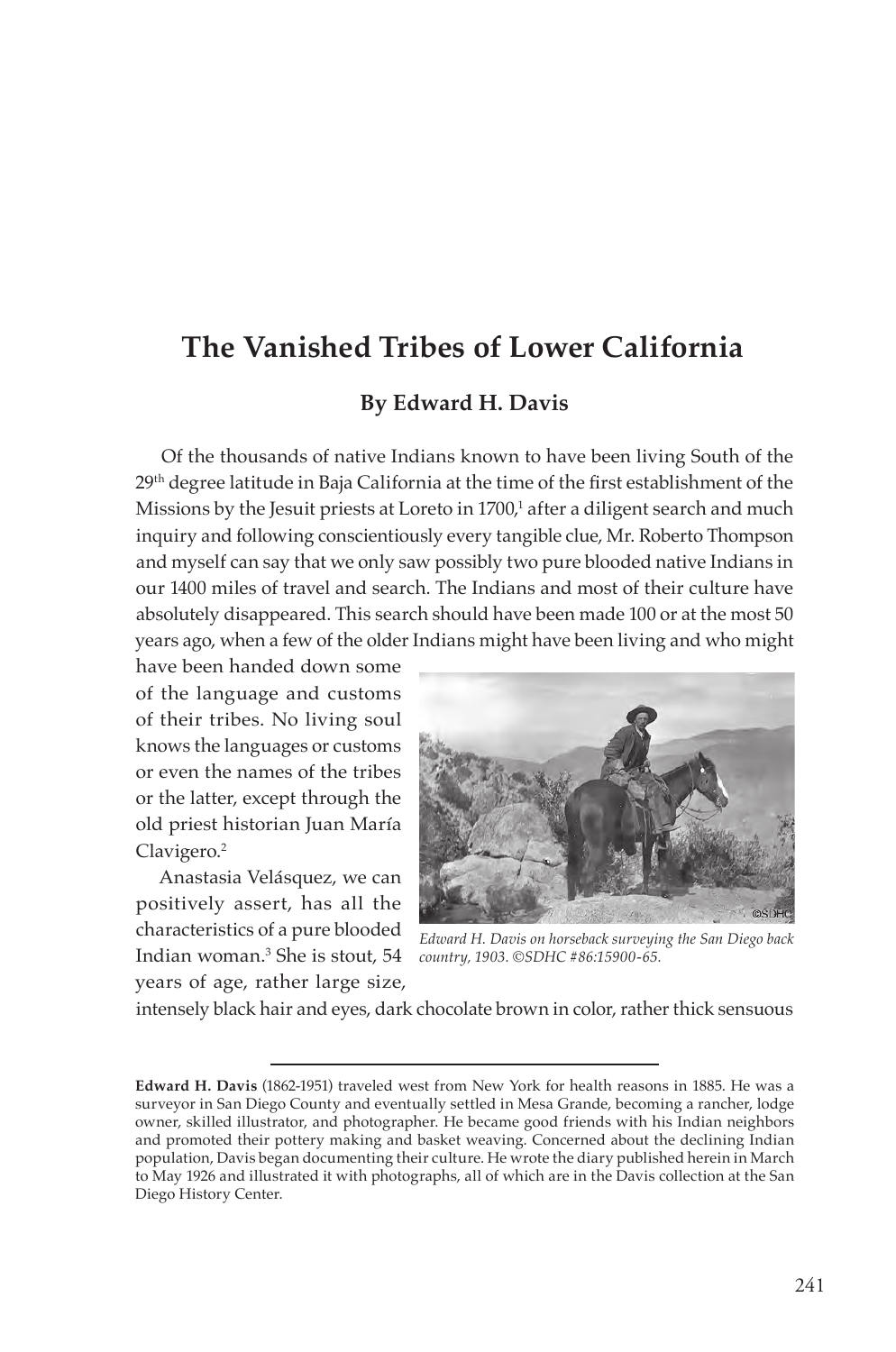

*Map of Baja California showing the location of various sites mentioned by Davis. From Clavigero's* The History of Lower California *published in 1937 by the Stanford University Press.*

lips, nose with rather wide nostrils and low forehead. In addition she stated that her father and mother and grandparents were native Indians who always lived at Comondú, which is an Indian word meaning "Carrizos in Cañon." *Carrizo* is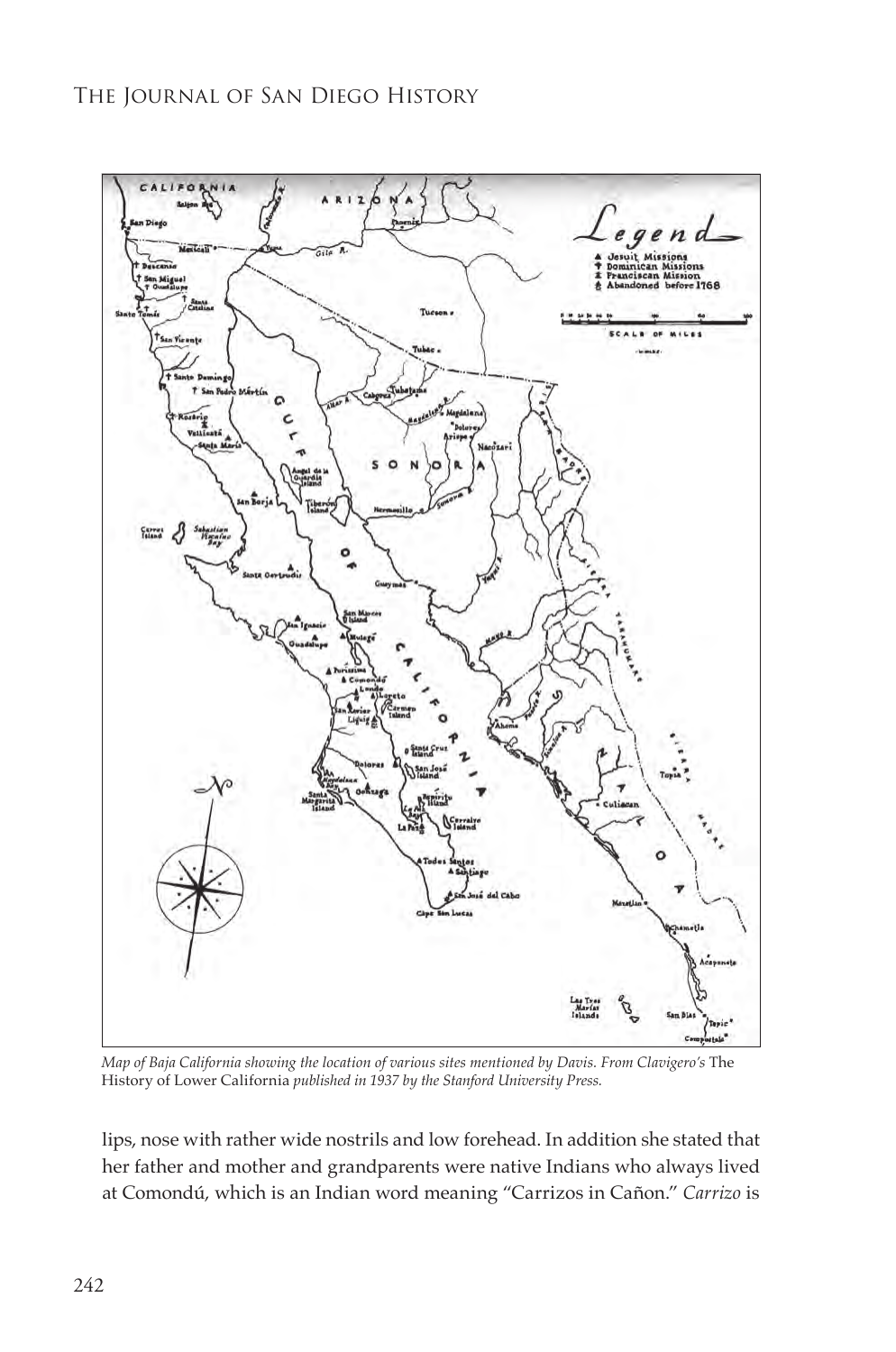

*View of Indian reed and branch house, c. 1926. ©SDHC #OP 14961-396.*

a native bamboo of small size which is or has been universally used for arrow shafts throughout the South West. It is also used for construction of huts by native Mexicans, for sleeping rugs called *petates,* and it has many other uses. It grows luxuriantly in Comondú.<sup>4</sup> Anastasia did not know what tribe she sprang from and knew not one word of her native language. Undoubtedly she was Guaycura, as this tribe inherited that region.<sup>5</sup> Spanish was the only language she knew.

One other, an old man at Santa Gertrudis, at the extreme northern boundary of the Southern District, about 30 miles north of parallel 28, said he was of pure Indian blood.6 His name was José Jerardo Iberri, about 80 or more years old, totally blind and one arm missing from a blast. He went by the title of General, and was known far and wide by that title. He was light in color, much lighter than most Mexicans and his features were fine and regular much more than those of a Spaniard than an Indian, although he said his parents were Indian and that some Indians were much lighter than others. He did not know the name of his tribe and, excepting a few words, his native language. He belonged to the Cochimí Indians.7 The old man



*Dates packed and ready to be loaded on burros, Santa Rosalia, March 14, 1926. ©SDHC #OP 14961-116.*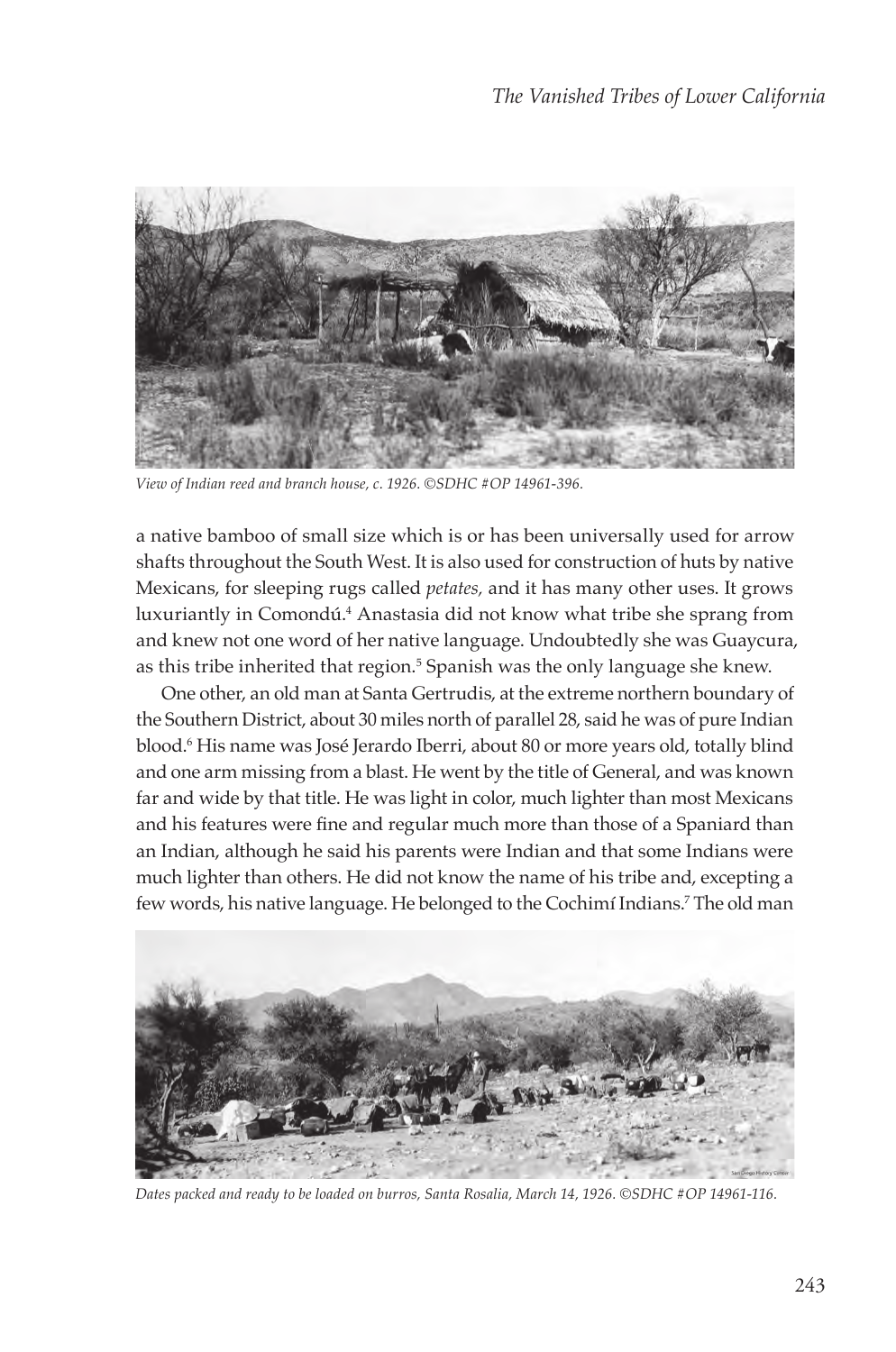

*Petra Seene carrying a basket, San Ysidoro, 1926. ©SDHC #OP 14961-359.*

is thin and wasted, rather fine features, very gray hair and quite bald, scattering hair on lip and chin, eye sockets deeply sunk covered by leather pads, small well formed nose, cheeks wrinkled and sunken and all teeth lacking. He was not married, but he says the people tell him he has several children scattered around. He was blinded by an explosion while employed by the French Co. at Santa Rosalía.<sup>8</sup> All his relatives lived and died in this region, Santa Gertrudis. From him the following information was gleaned: The old Indians wore long hair and breech clouts, lived in caves, [and] wore sandals of mescal fibre. The caves contained paintings of deer, mountain sheep, coyotes, antelopes etc:

some Indians were light and some were dark; his family were light; game of all kinds, deer, rabbits, rats etc. were just laid on the coals and roasted. The old folks learned *olla* [clay jar] making from the padres. Many, many years ago, according to a story handed down to the old people, a very large Indian with long hair, swimming in the gulf from the north, told them that a new disease would come and kill them and then he left. This was in the time of the Missions and smallpox came in with the Spaniards, spread among the Indians like wildfire, killing hundreds, so many the

bodies had to be burned.9 So far as he knows the Indians buried their dead and his people were known as Aztecas.10 He never heard the name Cochimí or Guayacura. By 1824, when General José María Changía told the people they were free from Spain and free from the Missions, they had already lost their language.

The following words he remembered:

- A-man' Mescal with a green heart.
- A-man' bare when the stem is cut one year to make it better next. (Sp. Capon)
- Ki you hee' Ripe fruit of the wild date ready to roast (Spanish dagger or yucca)



*Mónica Murillo-San Ignacio, March 15, 1926. ©SDHC #OP 14961-131.*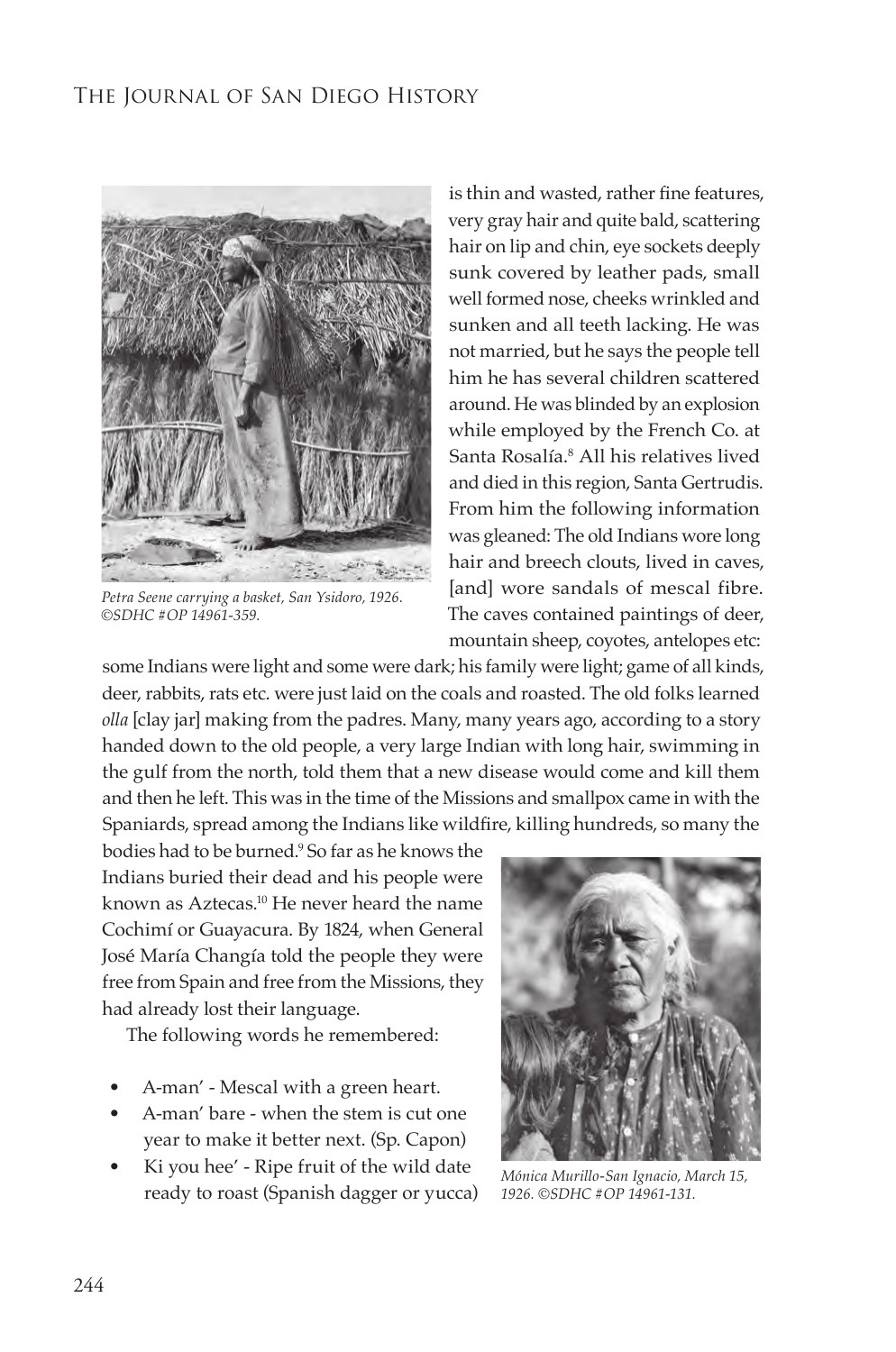

*Mission San Ignacio founded by Father Juan Luyando in 1725. March 15, 1926. ©SDHC #OP 14961-128.*

- To toy' Dove
- Hoo-hoo a way' Large tuna (prickly pear)
- Be you me fa' Mountain pregnant (near Calmallí (cal ma yee')
- Be you hoot a hooe Mountain pointed. Picachos in Santa Isabel.

At San Ignacio, 60 miles north of Santa Rosalía, we were made acquainted with a woman of heavy build named Mónica Murillo. She claimed her mother was of pure native Indian blood and her father a Mexican. She was between 60 and 70

years old and unmarried. Her features, very dark chocolate color, coarse gray hair denoted Indian blood. Asked as to her tribe, she suggested Azteca. Cochimí meant nothing to her and she knew not one word of the language. From her we secured a coarsely woven basket made by her from fibre of the Torote tree or matacora (as it is known here).<sup>11</sup> It was well and tightly woven, coil weave stitch, and would hold water. Her grandmother taught her how to make baskets. The following information was secured from her: The People (Cochimí) were nomadic and followed the ripening of different kinds of fruit and seeds in the desert. They lived in circular walls of loose stones or boulders with no roofs. They used to place their few belongings in small rock corrals and personal property was respected. A man who stole was killed. The men *14961-125.*



*Interior of Mission San Ignacio, March 15, 1926. ©SDHC #OP*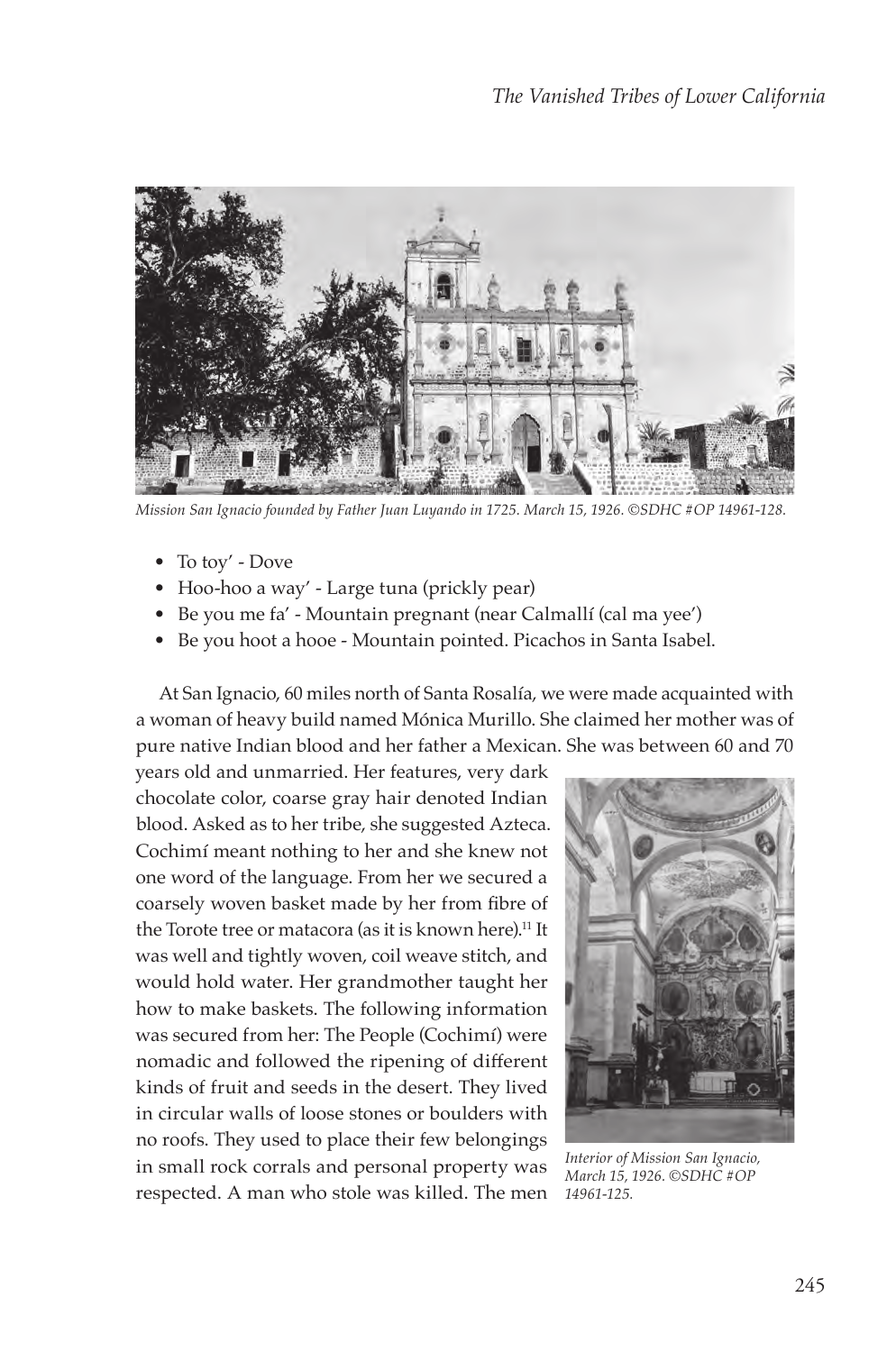

*Roberto Thomson and guide in front of a giant cardon near Santa Gertrudis, March 18, 1926. ©SDHC #OP 14961-117.*

wore breech clouts of deer or fox or bark of tree and the women wore kilts of twisted strands of inner bark of mesquite or other trees. The men wore their hair long in braids behind and cut short about the eyes.

Fire was made by twisting the dry sticks of Cardon Cactus<sup>12</sup> between the palms and fire was always kept alive in caves as they were safe from rain. The terotecpoal when old and dry was used as candles and it burns as if it had oil. When ripe, the seeds of the pitahalla or organ Cactus were put in olla bowls, coals placed on them and manipulated so as to toast or parch them. They were then ground into a meal on the

metates and eaten out of shells from the sea. Fruit was carried in nets woven of native fibre, made like a bag with narrow mouth. Arrows and spears were made from Bara prieta (of sage family)<sup>13</sup> with points of obsidian. Bows were made of



*Specimen of Copalquin or Elephant Tree in Inferno Canyon near San Ignacio, March 18, 1926. ©SDHC #OP 14961-143.*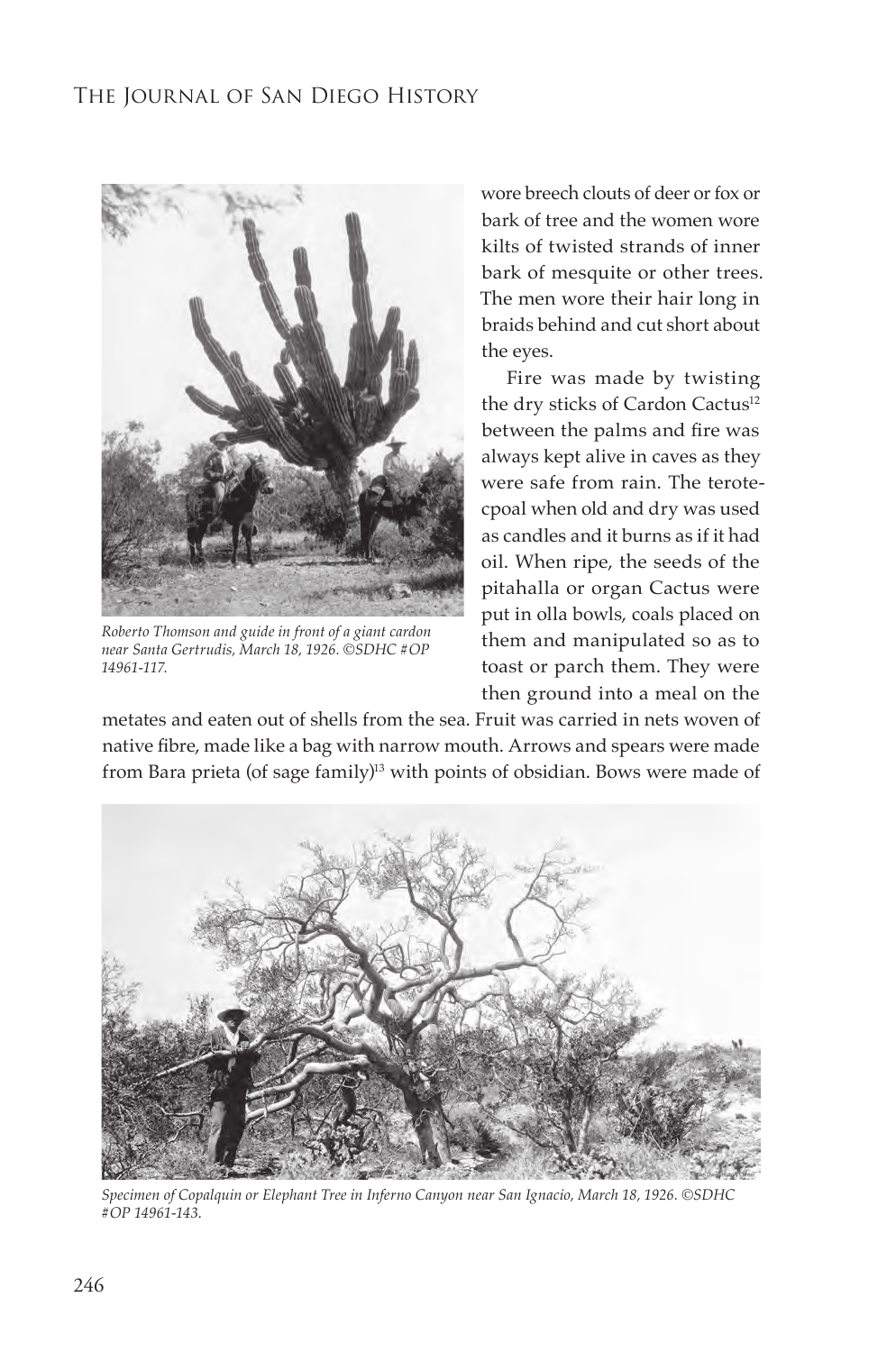

*Maria Jesus at Guadalupe, 1926. ©SDHC #OP 14961-17.*

the same kind of wood. She thought water was carried in stomach of some animal and the mouth kept open by a circular stick. She saw no painting on faces and does not know if old people wore nose or earrings and does not know what they wore on their feet. In her time was rawhide sandals. The dead were wrapped in tules and tied up with tules or palm fibre. They were buried face up, heads to the East with all their belongings. Does not know if things were broken or burned at death and does know of cave burials. Does not know if hats or feathers were used or about their marriage ceremonies. Does not know about covering at night and does not know about cave paintings except hearsay.

From Salvador Salorio, an elderly Mexican and Justice of Peace in Santa Rosalía, the following description was secured of the last wild Indian running free in the mountains in this whole

Southern district. On a trip to the Pacific Coast in 1882 he saw this wild Indian at a tinaja or natural tank or basin of water called *Tinaja Tecolote* or Owl Tank in the Santa Clara Mts. to West of San Ignacio. The Indian's camp was at this place and evidences showed he had been living in this secluded retreat for several years as there were lots of shells about. He was only a few miles from the beach and an examination of his camp disclosed dried turtle meat, an olla with dried mussels, no seeds, no skins, an arrow with stone point, 2 ½ ft. long, a nest or bed of dried grass and weeds. He lived under a brush roof or primitive *ramada*, supported by posts and retreated under a leaning rock when it rained. He had a very crude, so called, violin made of Carrizo and a Carrizo flute. Turtle shells near his shelter had no harpoon holes, so he must have turned the turtle on its back by swimming and diving in the bay. He had a well-worn trail leading to the beach, which here formed a kind of Estuary where he used to fish and get turtles. By diving, a turtle can be turned on its back and then it will rise to the surface and can be secured.

He [Salorio] had two or three earthen vessels to cook in. When seen he was perfectly nude and wore neither breech or sandals and his hair hung down half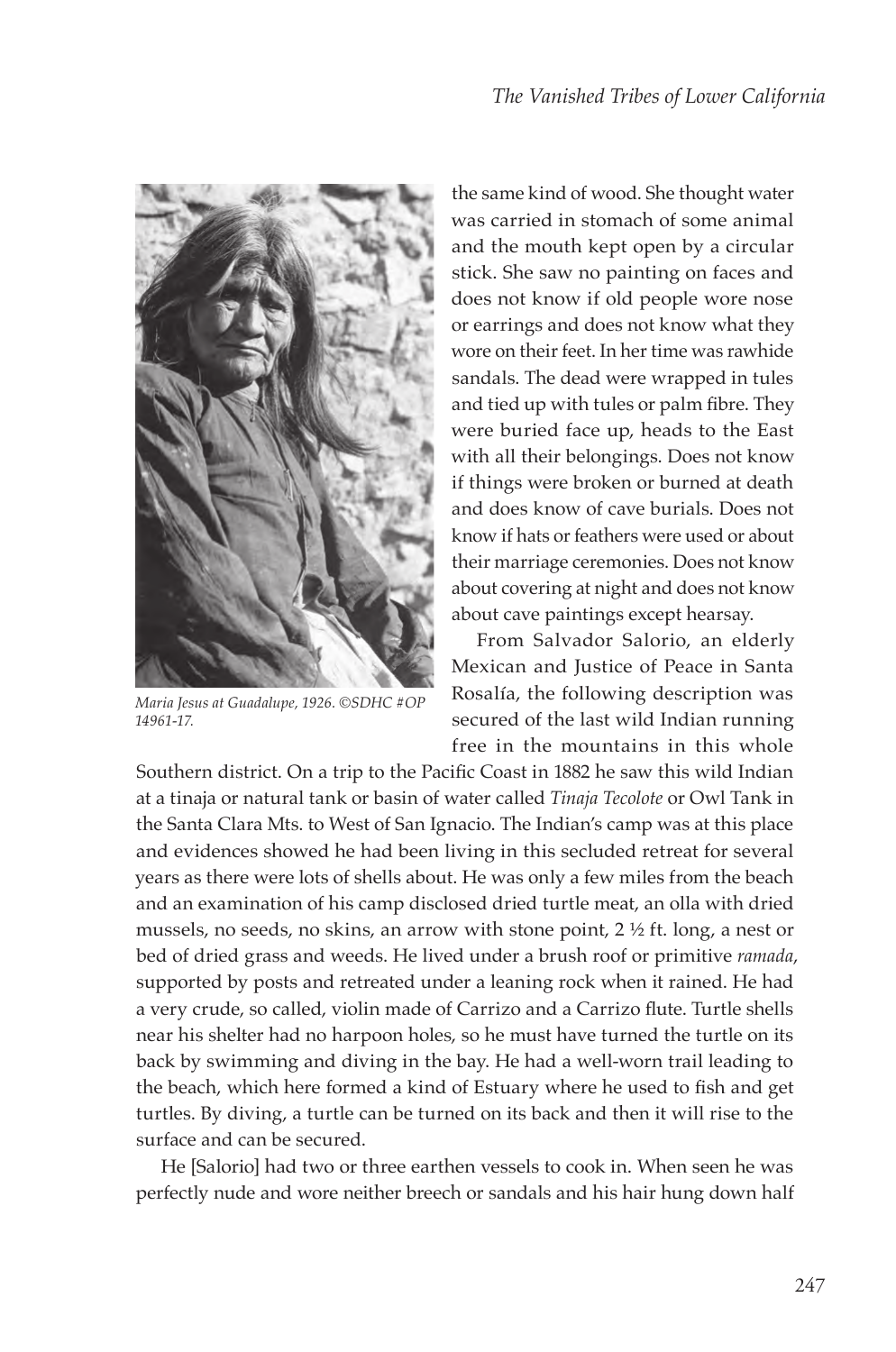

*Map of the Sierra de Guadalupe—the site of numerous cave paintings. From Harry W. Crosby,* The Cave Paintings of Baja California*, p. 112.*

way to his waist. He immediately ran and climbed a cliff with great agility. He was tall, straight and well formed and seemed between 40 and 50 years old. Three days later he was seen at a water seepage and he ran and disappeared over a sand ridge near the Coast but just before he got out of sight he turned and let out a yell like an Apache Indian. Ten or twelve years later he was shot in the leg by Vaqueros who were curious about him, gangrene set in and he died. It was thought he ran away from the Missions when quite young and reverted to savagery. His case is somewhat similar to Ishi, the last wild Indian in Alta California who died a few years ago.<sup>14</sup>

We interviewed many people whose families have lived here for several generations but they could give us no information regarding native Indians, except possibly to say there were none and they had never known any.

We visited 44 caves mostly north of Comondú, nearly all of which had been occupied. Some of these were large and many small and all occurred in sandstone,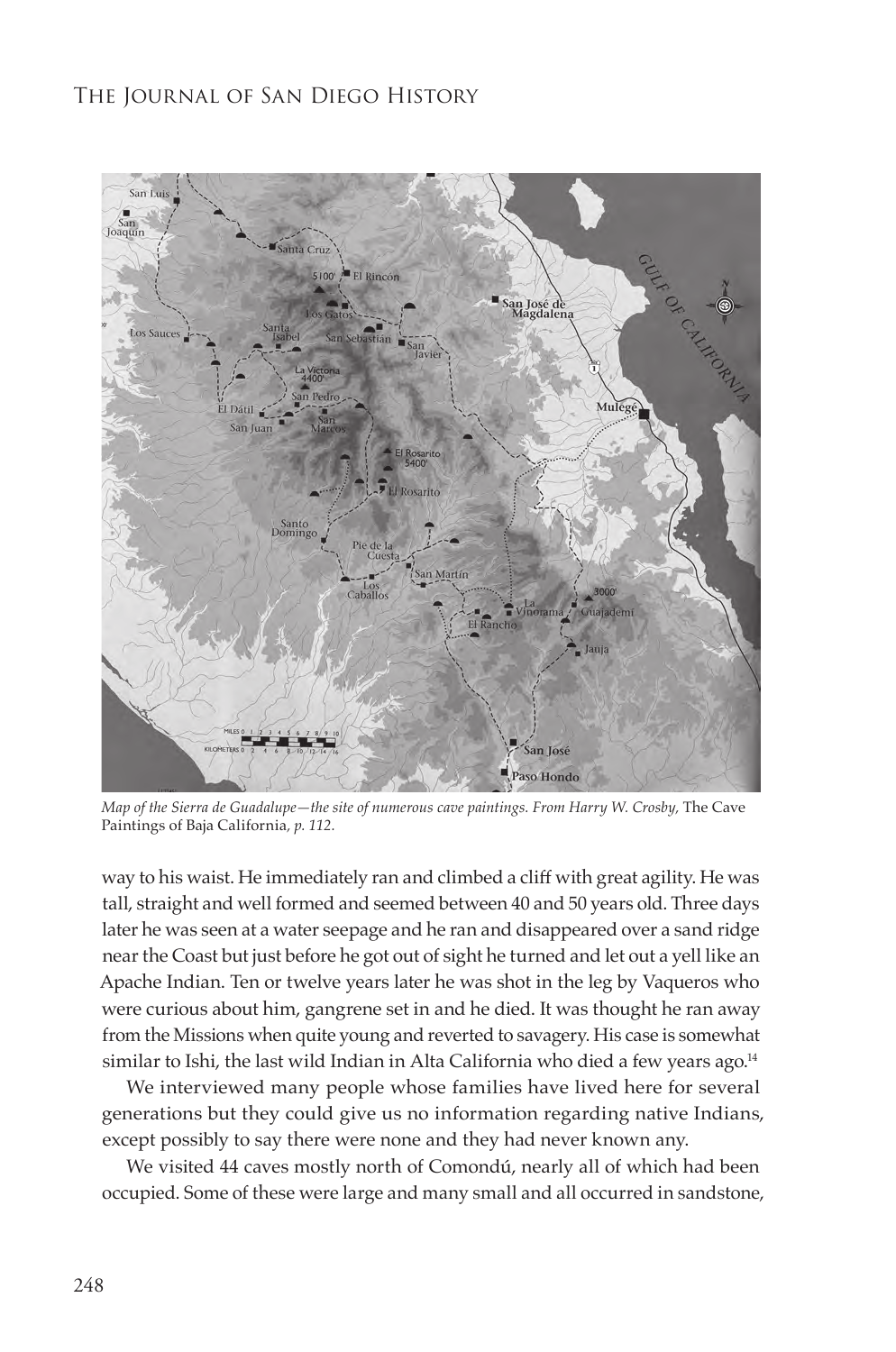

*Petroglyphs on Cave Wall-San Pablo, March 21, 1926. ©SDHC #OP 14961-145.*

limestone, or conglomerate and of these six or seven had pictographs and also some incised figures. One mass of talus contained hundreds of petroglyphs that extended for two hundred yards. These occurred several miles west of Mulegé and consisted of pictures of fish, turtles, mantas, whale, a deer etc. These were well drawn and picked out through the weathering to the lighter rock beneath. Some of these had grown dim with weathering of years, probably centuries.



*The most renowned example of cave paintings. Cueva Pintada, Arroyo de San Pablo, from Harry W. Crosby,* The Cave Paintings of Baja California*, p. 67.*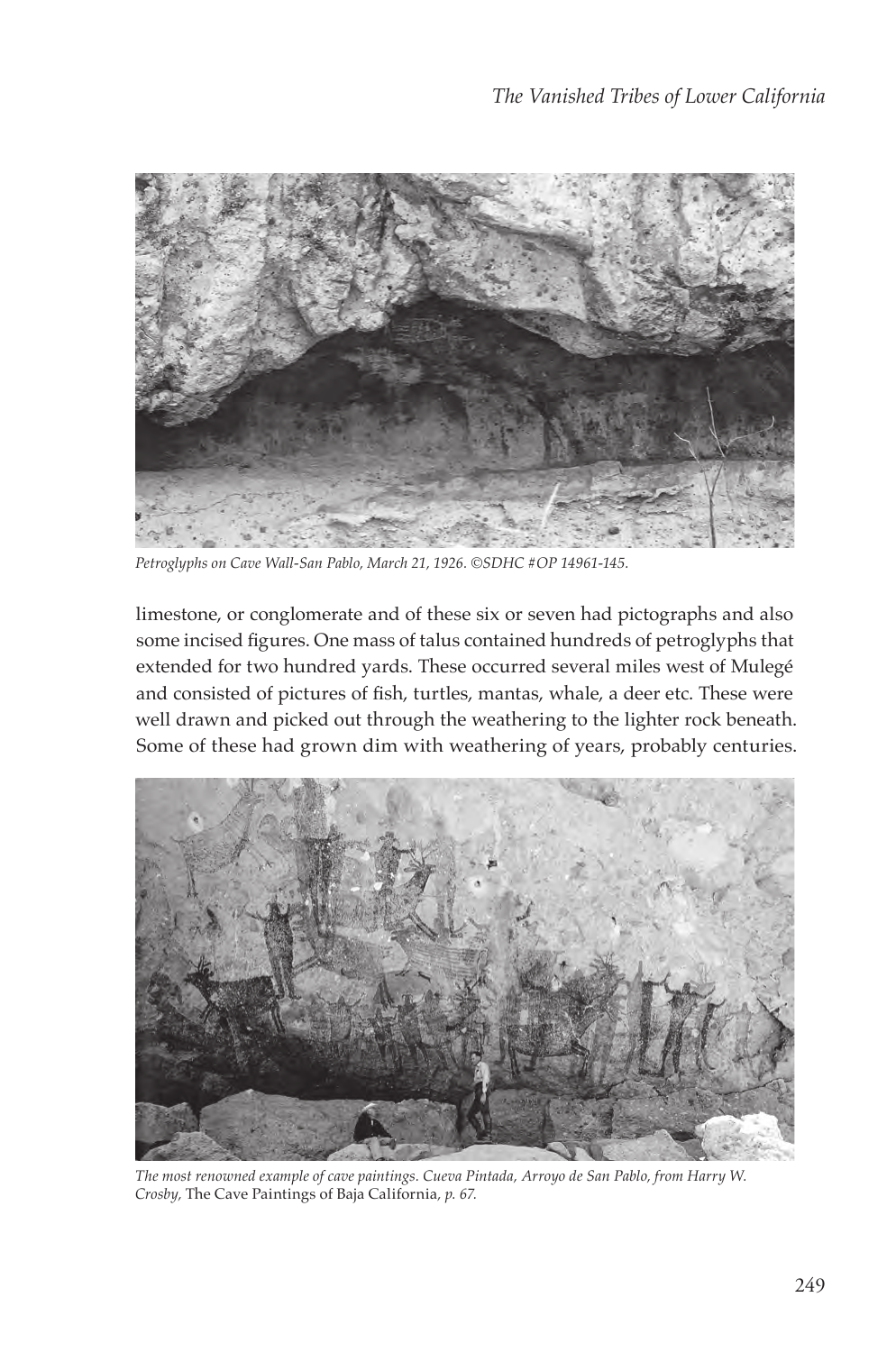

*Petroglyphs in sandstone cliff near San Pablo, March 1926. ©SDHC #OP 14961-160.*

Pictographs or paintings in the caves occurred mostly on the ceilings and represented deer, mountain sheep, men, rabbits, hand prints and designs impossible to decipher. All the pictures were life size—deer and all. $15$ 

One cave to which we were directed requires a special description. Our guide took us for 35 or 40 miles, far back into the mountains from Mulegé. We took a pack mule and enough food to last for 2 or 3 days. The scenery was beautiful in the cliffs and terraces on all sides. At the last we wound up in a rocky gorge, on a trail all but impassable, with great rocks that had dropped from the cliffs above and the dense tree growth which we had to dodge at every step. About a mile up this wild gorge, up a very steep slope we came to a large sandstone cave, with one exception the largest we had seen. On the ceiling, from 15 to 20 ft.

above us, was one of the greatest aboriginal mural paintings possibly in America, unless the Mainland of México can produce their equal. An area of about 40 or 60 ft. was filled with life size or giant size human figures, so thick as to confuse the eyes of a beholder. We counted 89 figures painted in black and red, the men figures mostly ½ black and ½ red, the dividing line running vertical. Most of the men have the left half red and the right half black and some the reverse. A number of figures all red, especially what I took for children, some pierced with arrows. There were some women. Most of the men were standing, with arms extended, some with several arrows through them and some were prone. Two of the figures were all black and one figure was white, with a few black bars on breast and face and pierced by an arrow. Many figures were outlined in white as if the aboriginal artist had outlined his figure before filling in the solid colors. Most of the heads are solid black but those figures in solid red also have a red head. All heads are featureless, all arms are extended and no bows are in the picture.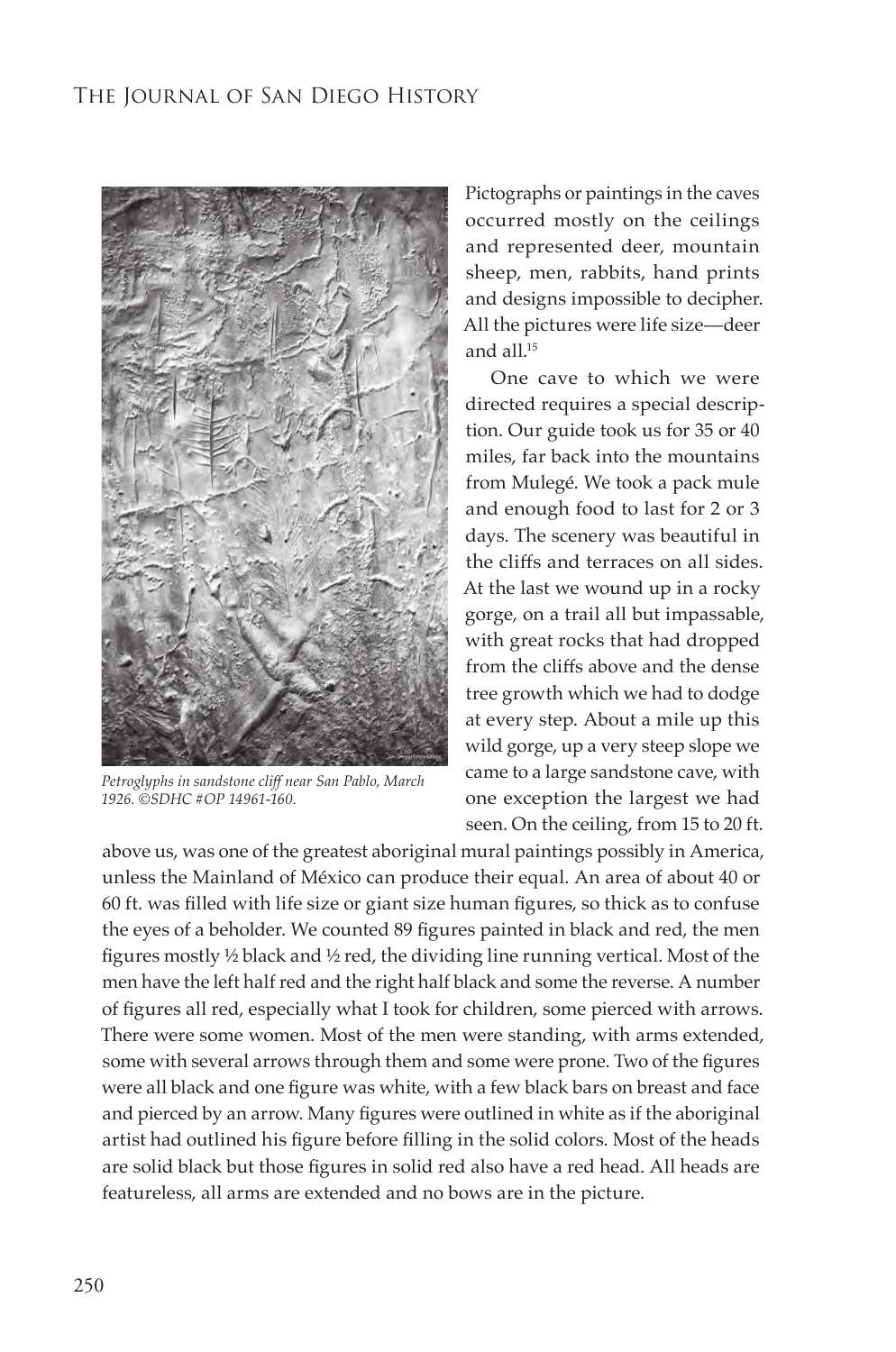All standing figures have the heads toward the cave opening and the feet which appear to be bare, point inward toward the rear of the cave. Some of the colors seem as brilliant as when first applied and some dimmer and some figures appear to be superimposed on others. Chipped into the rock is a life size deer and fish 6 ft. long. One giant figure of a man is 8 or 9 ft. long. All the figures are well proportioned. These paintings [pictures] are at least 15 ft. from the floor and no visible support for the painter. There are great masses of rocks at the mouth and we came to the conclusion that these must have been piled high enough inside to make a working platform and later removed. The drawing is careful and painstaking and the work must have occupied months, possibly years and must represent a great historic battle as this is near the dividing line. The cave is 100 ft. wide at the mouth and extends into the mountain for 90 ft., the ceiling sloping gradually to a height of 6 ft. at the extreme rear. The floor is level and sandy. Evidently the cave was used for ceremonies as there were no metates to show occupancy, although parts of the ceiling were smoked.<sup>16</sup>

One other cave deserves special mention. This lies East of Comondú about 15 miles over a trail that is nearly all rock. We took a pack mule and food, rope, wire, ax. Our party numbered 8 as the school professor and 3 of his pupils desired to come with us. Juan Pérpuli, the young man who told us of the cave and our guide said that he had extracted a wooden arrow from a crevice high up in the ceiling of a cave 8 years before. There were several left but very difficult to reach as they were 20 feet above the floor and no ladder. On account of minor delays which caused a late start, we did not reach our destination until 3 P.M.

Everybody got busy immediately and some long poles from a nearby corral were carried up a steep hill to the cave 300 ft. above. The cave was even larger than the painted cave and measured 110 ft. wide at the mouth and ran back over 100



*The beach at Loreto, April 9, 1926. ©SDHC #OP 14961-214.*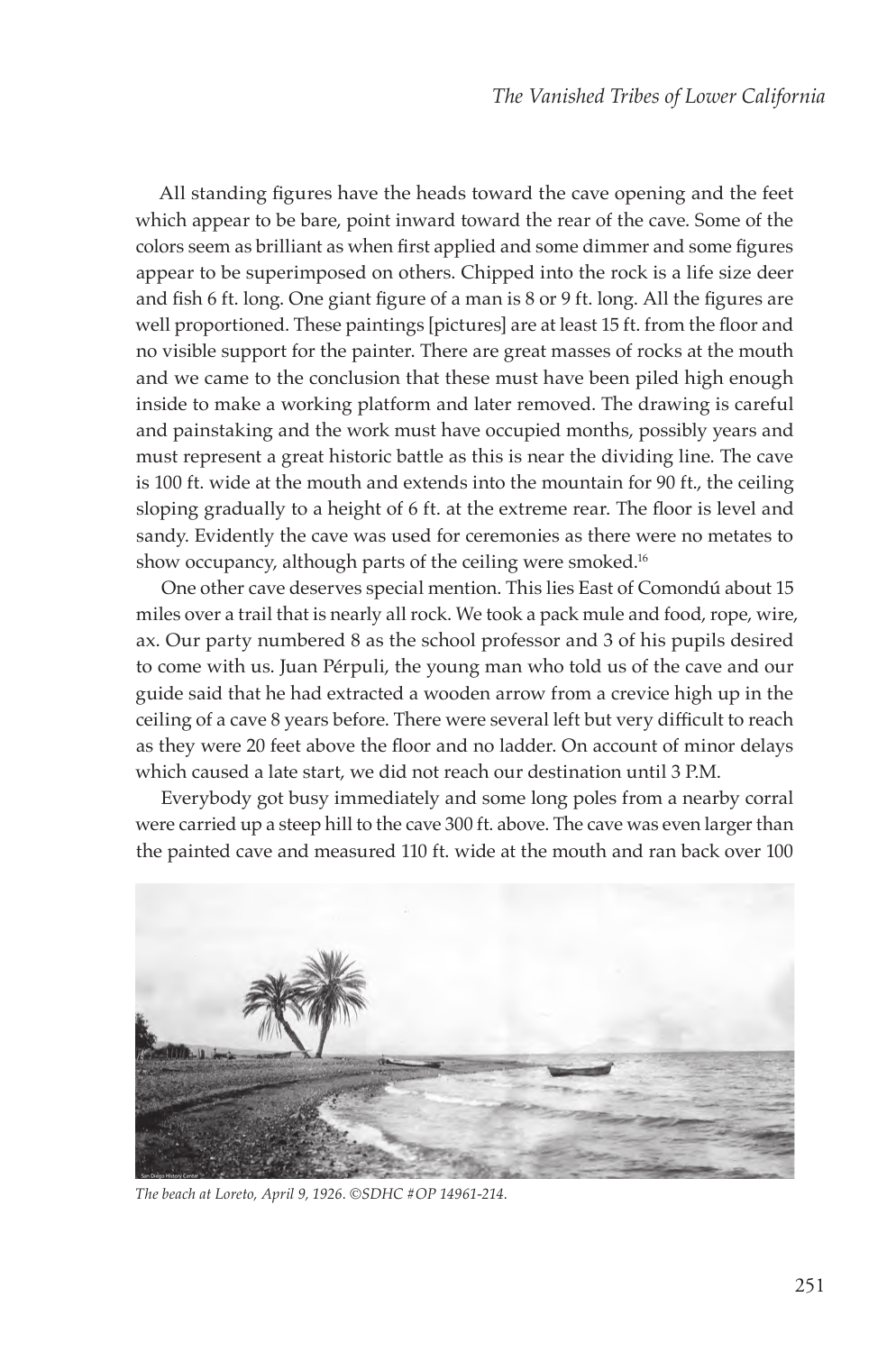

*Bells on the roof of the Mission Loreto, April 9,1926. ©SDHC #OP 14961-210.*

ft. in places and ended in some bat roosts running deeper into the mountain. The formation was conglomerate and ends of arrows could be detected projecting from a cleft high up in the ceiling. We lashed three poles together, totaling 25 ft. long, nailed a few cleats across for steps and everybody helping, we raised the clumsy "ladder" so it rested against the ceiling next to the arrows. With 4 braces on the sides and a guy rope to keep the spliced poles solid and steady, Mr. Thomson mounted this precarious ladder and laboriously extracted several fragments of arrows with wooden points and one whole arrow. The sinew was still wound around the Carrizo

sockets which held the wood points and in two cases, the stub quills of what had once been feathers and the sinew which bound them, were still in place. One or two black sticks, sharpened at the ends, had at one time been spears or javelins. Who had placed these arrows here, when, how he had reached the hiding place will never be known. The arrows were dry and brittle and brown with age, warped and twisted by the heat and may have lain in their place of concealment for 200 or maybe 400 years. They were hunting arrows and were over 3 ft. long before being broken and well and carefully made. The last perishable tokens of a vanished race and probably belonged to the Guaycura Indians.



*Mission Loreto with modern bell tower added during restoration in the 1950s. Photo by Michael Mathes.*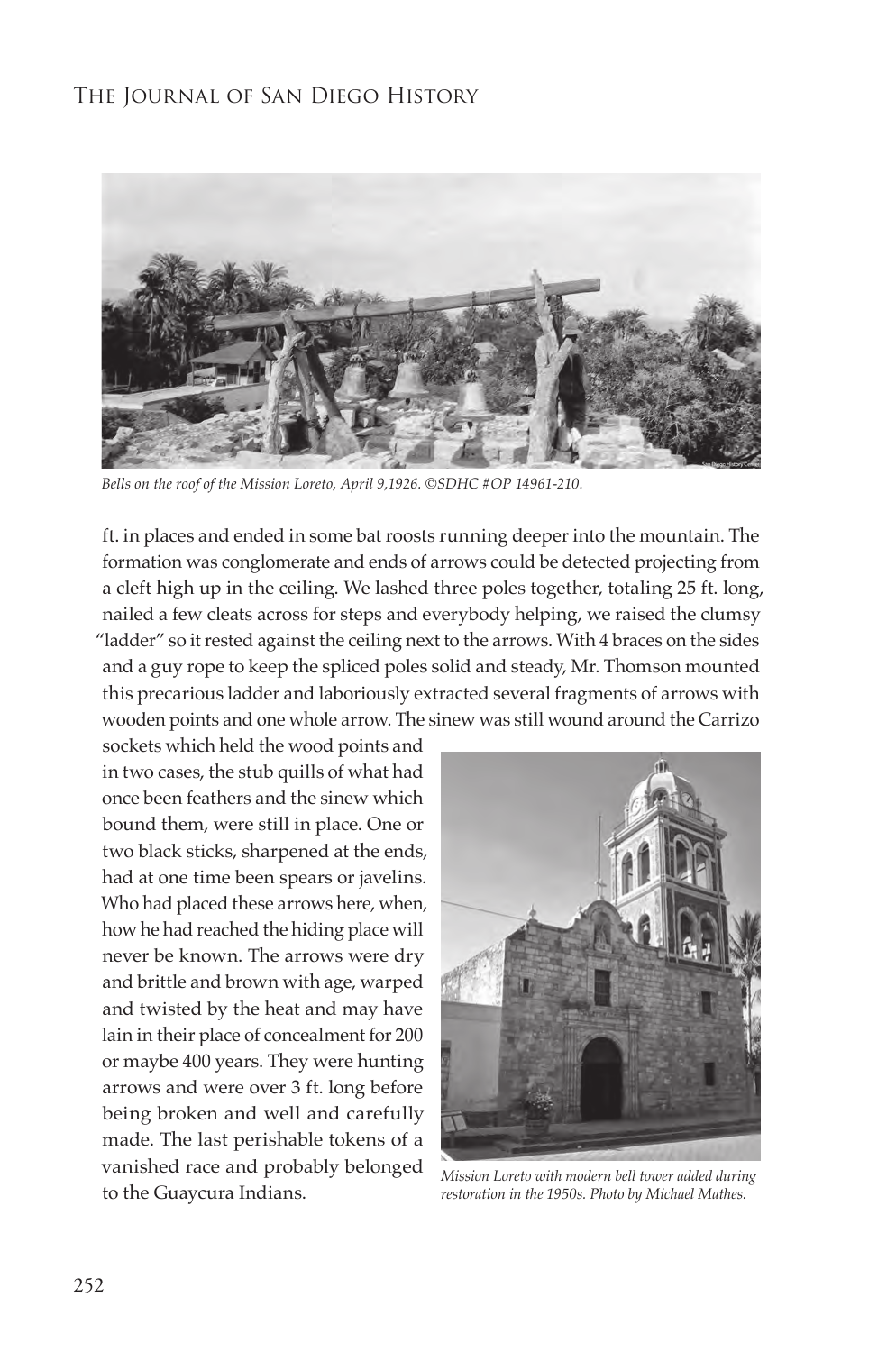

*Mission San Javier Biaundó completed in 1759. April 10,1926. ©SDHC #OP 14961-226.*

At Santa Anita, a few miles north of San José del Cabo, Sr. José María Casillas told us of a remarkable formation on his ranch in the mountains, containing Indian pictographs and of a place near there where there was a small pile of Indian arrow and spear points, known only to a certain Mexican who lived next to the ranch and he offered to guide us. It was nearly a day's ride into the mountains from Santa Anita and I thought it was worthwhile to take the chance of securing material once belonging to the Pericues. Don José kindly secured mules and equipment and with one pack mule and the party of four started for the mountain ranch known as La Comunidad. This we reached at dusk after travel for miles over a very steep and rugged trail. The entire formation here was of hard gray granite worn as smooth as glass in the cañons by attrition of sand and boulders during periods of flood.

The next day, a mile or two below the ranch and near the bed of the cañon, stood an immense boulder, shaped irregularly like an egg standing on end and approximately 30 ft. in height and 20 to 25 ft. in diameter. This stood entirely detached on a smooth granite floor 100 ft. long. Throughout its length, ran straight parallel painted lines about 2 ft. apart. On the smooth side of this great rock painted in red, were hand prints reaching from base to 18 ft. in height, a great number of them and at other places many fine parallel lines without any design or reason that we could discern. There were no man, animal or fish figures that we could distinguish. About 30 to 40 ft. distance and somewhat below the great rock, a large and very perfect pothole had been ground out of the hard granite that was 4 ft. in diameter and 6 ft. deep. This was hollowing on the inside worn as smooth as glass and the perfection of symmetry. It was nearly full of water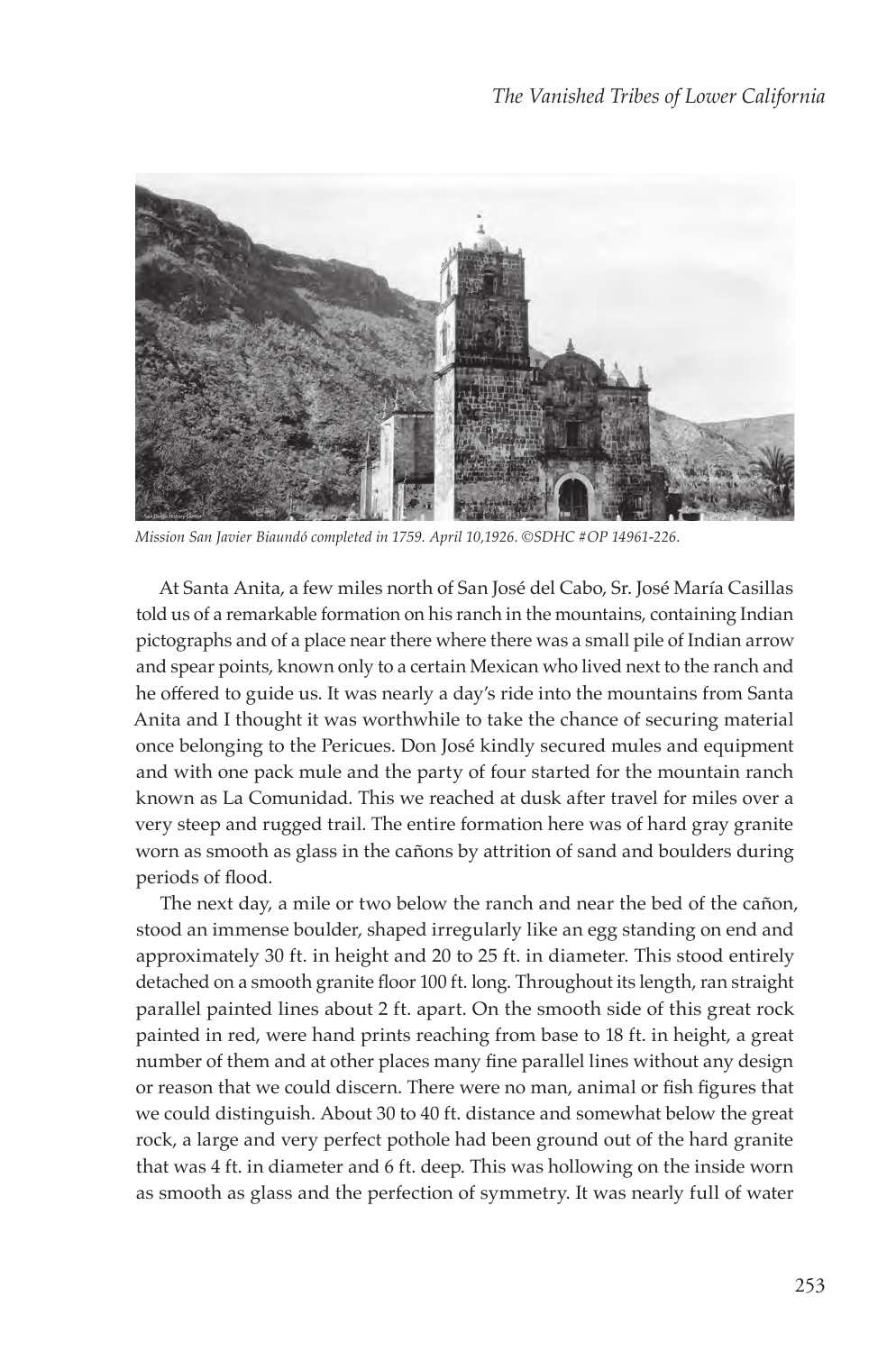from storms perhaps a month or two before. These two natural freaks or unusual formations, no doubt excited the wonder and superstition of the Pericu Indians who may have used this place for certain tribal ceremonies. There were no artifacts here and the Mexican who knew where the pile of stone arrow points were, was at work many miles distant. We later excavated a circle of rocks and examined a cave without results.

The following short extracts are taken from the *History of Baja California* by Juan María Clavigero one of the Missionary priests.<sup>17</sup> Things in common used among the Indians—each family provided with:

- 1 batallo or bowl basket 18 inches in diameter, coil weave and used to carry water, probably made of Torote or Matacora (which is very plentiful)
- Other baskets made of palm fibre
- 1 wooden spoon or ladle
- 1 Bone awl for sewing or basket making
- 1 pair sticks for men to make fire with
- 1 net for men to carry wild fruit
- 1 net for women to carry babies



*Title page from Clavigero's* The History of Lower California*. Clavigero's original Storia della California was written in 1786 and first translated into Spanish in 1852. Parts were printed in English in the*  San Diego Herald *in 1858-1859.*

The nets were made from fibre of the wild datil or Spanish dagger called Sapoo'pee [Yucca].

The women wove the nets. The men fished, hunted, and fought. The men stalked deer wearing deer horns and stationed themselves near water. The bows were 5 to 6 ft. long. The arrows [were] 2 ½ ft. long and made in two pieces. The shaft was of Carrizo, a light native bamboo. A point of wood hardened in fire was inserted at one end of the Carrizo, which was bound with sinew to keep from splitting and 3 hawk feathers, split down the quill, were fastened at the other end of the shaft by fine deer sinew. This was used for small game such as rabbits, etc., while for big game and war, stone points were used, so the wounds would be bigger and the arrows would not drop from the body.

These Indians were the best trackers in America. They would tell individual tracks in the same tribe and could identify individual arrows.

The Cochimí used the throwing stick which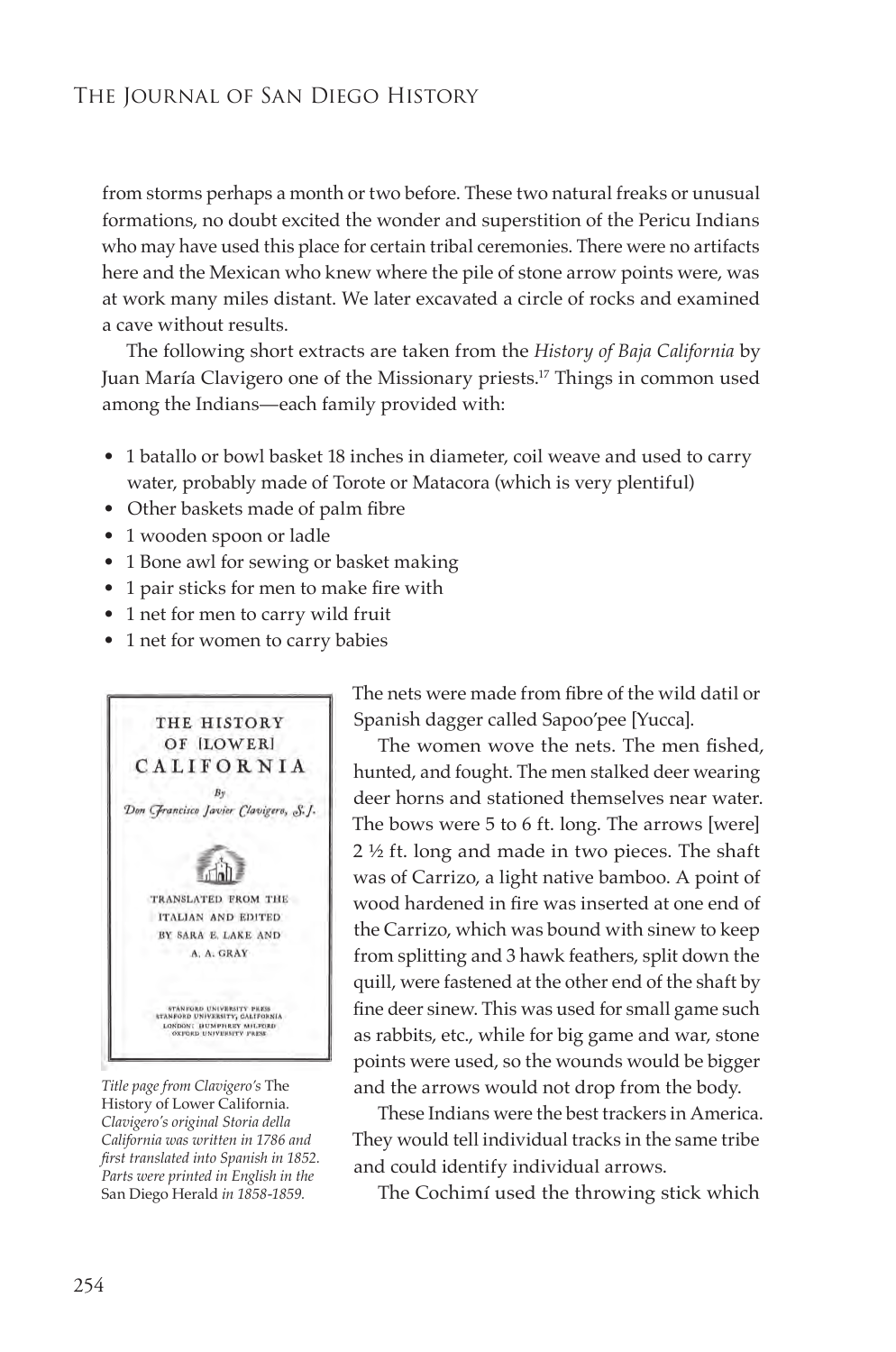

*Adolfo Ruiz La Huerta with a rabbit stick at Guadalupe, 1926. ©SDHC #OP 14961-333.*

would break the legs or back of rabbits. They fished with nets and forks of wood and made balsas from 3 to 7 logs lashed together, the centre log being longest. The logs were from the Chilicote tree which is almost as light as cork and two and three men would go as far as 6 miles from the Coast without fear of the waves.18 They also used short lances of sharp sticks hardened in fire.

From the 31st parallel north other kinds of wood weapons were used. In battle the Indians yelled a great deal and reinforced the tired archers at the front from the rear. The warriors were painted vertically half red and half black. There were thirty different kinds of ceremonial

dances – for hunting, fishing, war, gathering fruit and seeds, luck in hunting and fishing, before and after battles, etc. They were happiest when the pitahalla [pitahaya] (cactus) fruit was ripe and invited other tribes to feast and ran races. At the deer feast once a year, the chief distributed the hides. Sandals were made

of deer hide. Wild tobacco was smoked in Carrizo reeds.

At a marriage, the young man sent a basket to the girl and if it was mutually agreeable, she sent him a fish next in return. Children were also carried in baskets.

At funerals there was much crying and women sometimes beat themselves on the head. The dead were sometimes cremated but were disposed of the easiest way. A figure of the dead would be made of brush and kept near for some time.

Cochimí Indians—Physical characteristics.

They had thick straight black hair, rarely hair on face, no hair on legs or arms; narrow forehead; straight nose with nostrils; white



*Sister of Adolfo Ruiz La Huerta, 1926. ©SDHC #OP 14961-12.*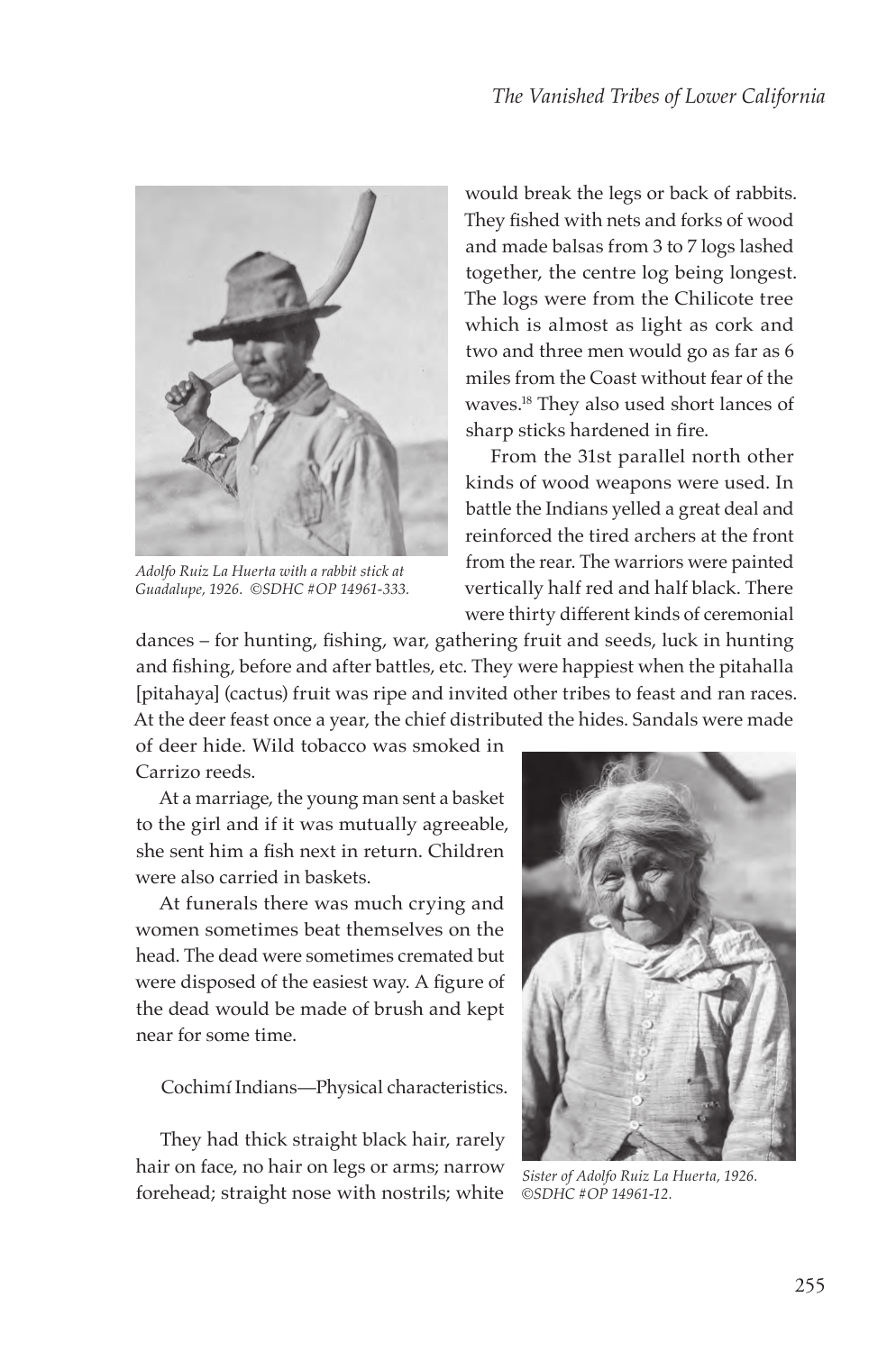teeth; ordinary lips; rings in ears and nose. Those living in interior were lighter than those on the Coast. Those living in forests were very strong but lazy with poor brains. They never got drunk, (this is contrary to human nature) and did not fight among themselves. They made no pottery and had no metals. Children at a certain age (puberty?) were given a feast and had their noses and ears pierced.

Pericues were considered to be the most intelligent and developed a higher culture than the other two tribes.

Their God Ne par ra'ha was all powerful and made earth, water, and heaven. He had a wife which he never used as she had no body but he had 3 children by her.

Near the Virgínes Mts., north of Santa Rosalía, the early padres found in a cave pictures of Indians well dressed. The early Indians said there was a race of giants before they came and the priest excavated a skeleton that would indicate a height of 11 ft.

At Mulegé, in building the dam, an old cemetery was dug up, the bones of which would indicate a very large race.

Cochimí—The men were tall. All diseases were brought in by the Spaniards consumption, measles, smallpox were unknown previously.

The year was divided into six seasons:

- First: Meh he voh' = June, July, and part of August. Pitahalla [Pitayaya] season and other cactus.
- Second: A ma de a pee' = Part of August, September, and part of October. The season of rains.



*Adobe ruins of Mission San Pablo, 1926. ©SDHC #OP 14961-159.*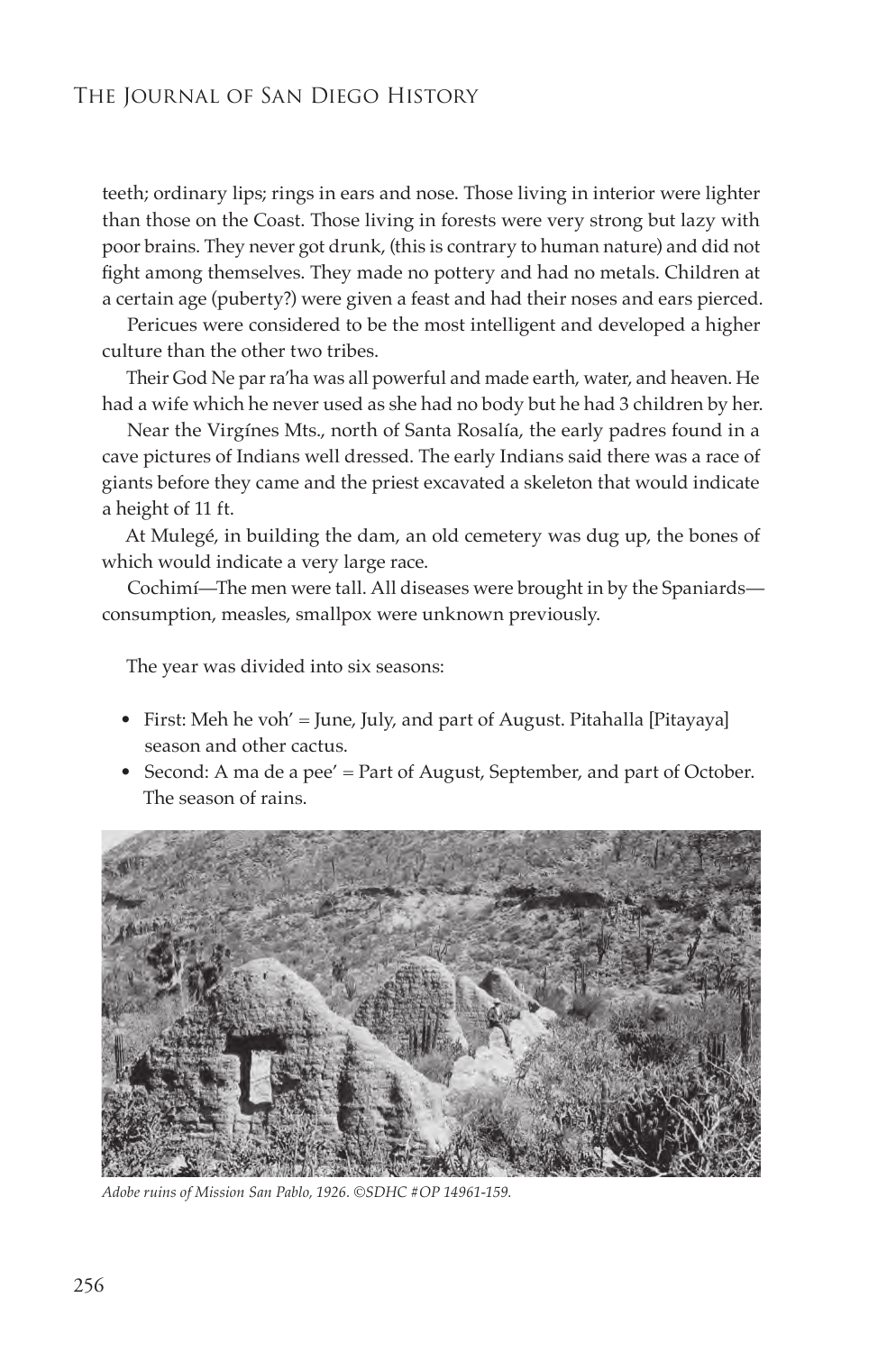

*Rosa Tampo at Guadalupe winnowing wheat, 1926. ©SDHC #OP 14961-341.*

- Third: A ma da'a pig a lá = Part of October, November, and part of December. The time of flowers or when the flowers ripen.
- Fourth: Ma he val' = Part of December, January, and part of February.
- Fifth: Ma he ven' = Part of February, March, and part of April.
- Sixth: Ma He ven' (Ma ah he') = Part of April, May, and up to June. This was the bad season, short on food.

There was no cultivation of the earth. They counted by fingers, hands and feet:

- A whole hand was five.
- A hand and one finger, six.
- Two hands, ten.
- Hands and one foot, fifteen.
- Two hands and two feet, twenty.

Sun and day: E voh' – the same.

The foregoing notes on the early Indians quoted from Clavigero were secured through the kindness and courtesy of Dr. Severo Garduño of San José del Cabo.

César Castaldi, Padre at the Mission Mulegé, who permitted me to photograph his excellent collection of stone arrow points and stone tubes, thinks there was a prehistoric race of greater intelligence and culture than the Indians and early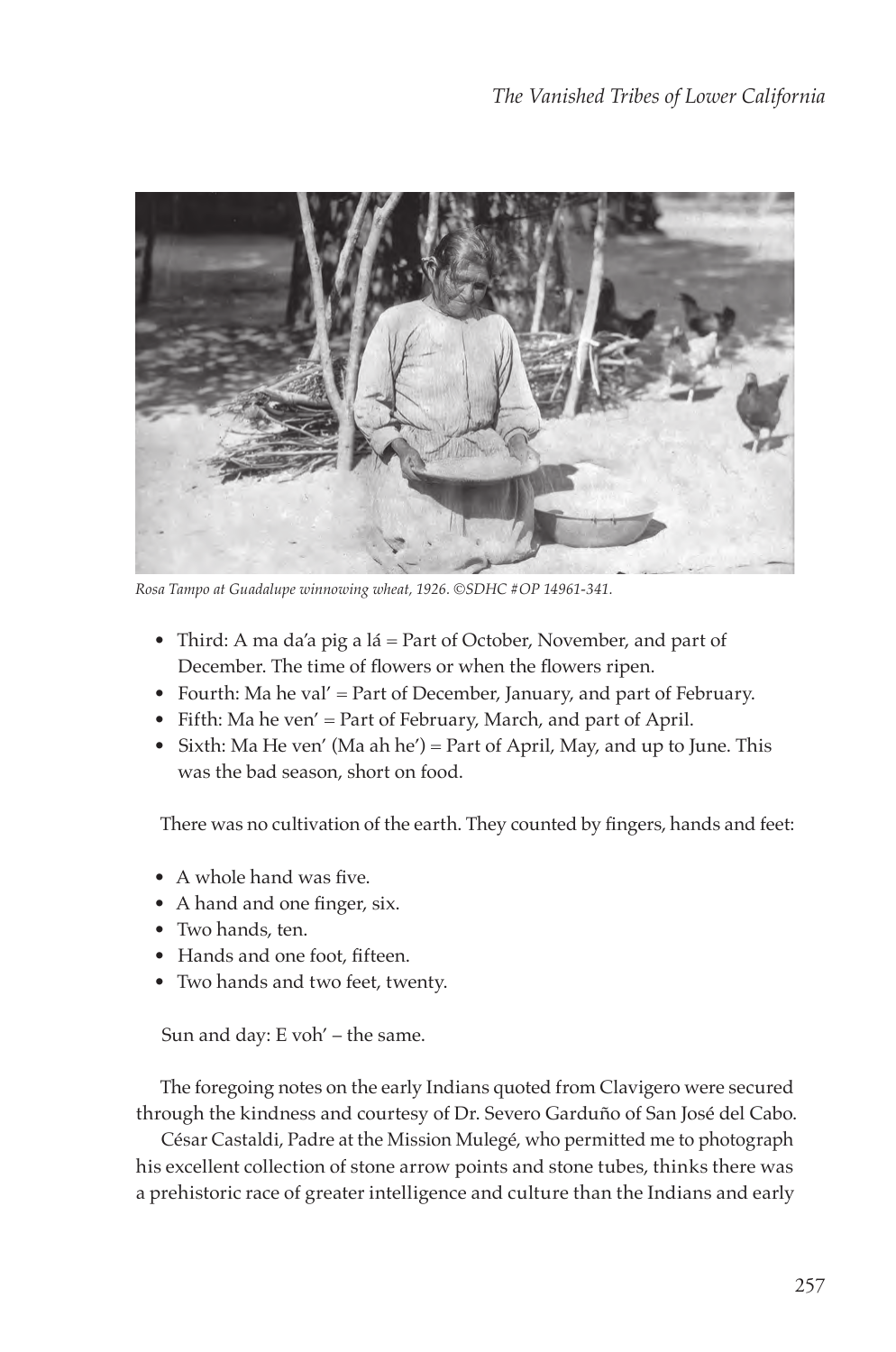mot  $\theta$ 

*Excerpt from the original journal by Edward H. Davis written from March to May, 1926. MS 75, Davis Collection, San Diego History Center Research Archives.*

Jesuits found and according to Clavigero, the Indians made the same statement. Padre Castaldi also thinks the great cave paintings were made by a former race as the last race was not intelligent enough to create such a remarkable painting.

As to artifacts, we secured one basket of *matacora*19 which undoubtedly came down from the Cochimí Indians and this would hold water. We secured quite a number of arrow points small and large, many shaped different from any I have ever seen, being pointed at both ends. We heard of obsidian spear points 6 to 8 inches long and of two stone axes but these had been lost or stolen. One ax was shaped similar to those in Southern Arizona.

We acquired a few stone tubes the use of which we could not understand. At Purísima, we secured two remarkable plates or *metates* made of *tesontle*, a light [reddish] volcanic rock. These were about 16 inches long and 8 inches wide and one inch thick, hollowing inside and ground very smooth. One was shaped exactly like the back shell of a sea turtle. A stick of ironwood evidently used for weaving.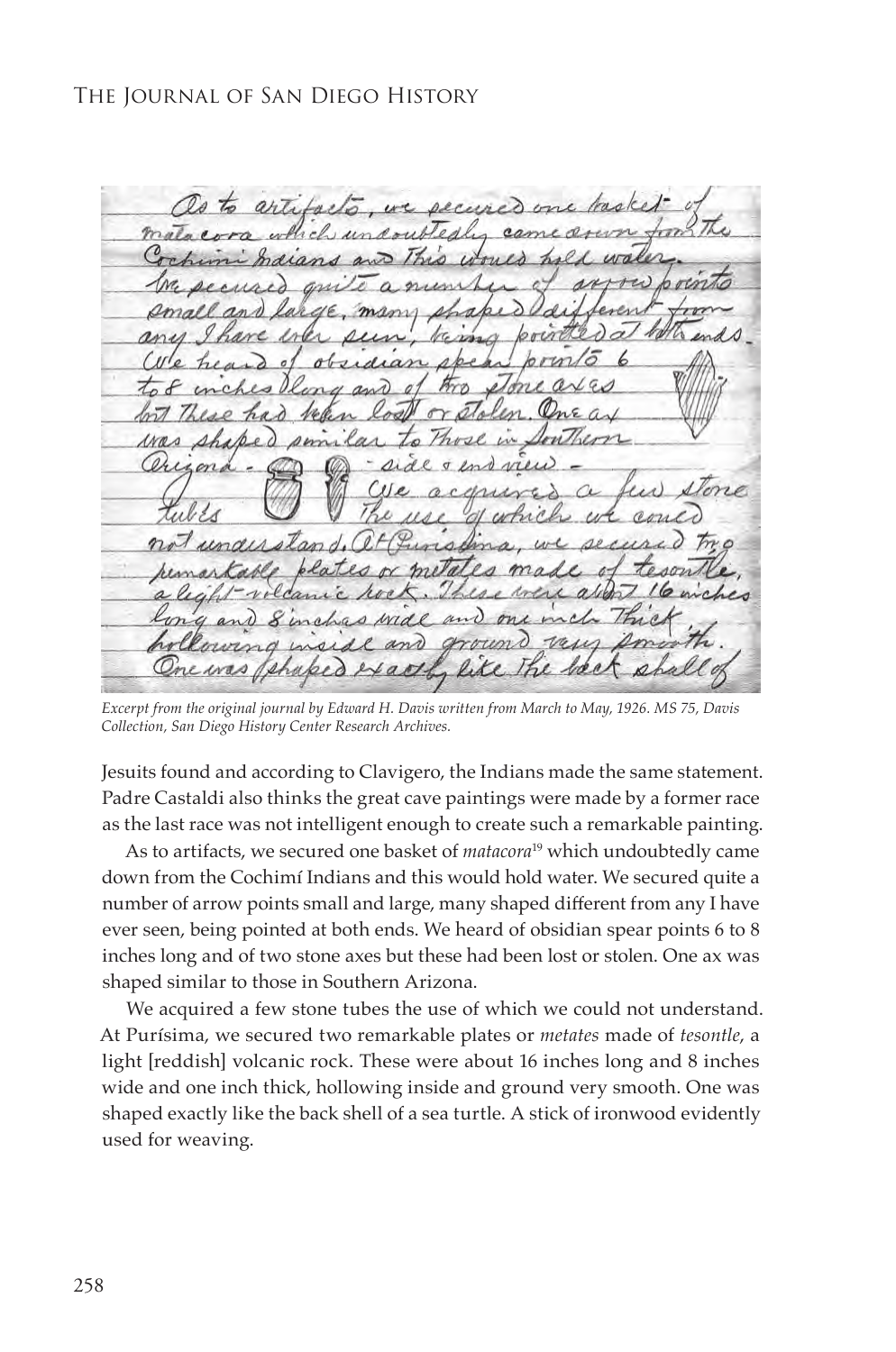#### Pericues Indians:

Our personal findings were as follows: We saw many metates and hand stones, probably over 100, a number broken. These metates seemed to have been flat stones taken from creek beds and hand stones the same. We saw many circular piles of rocks, where the Indians evidently lived but these only served as windbreaks. We were told of a cave in a cliff, which had been walled up and contained the skeletons of Indians, a day out from San Ignacio. We heard of this after we had left. I think they usually buried. We found no fragments of pottery, but large shells evidently used to eat with. Water must have been carried in tightly woven baskets shaped like ollas with small mouths, something like the present Painted water jars. There is no doubt the people belonged to a big race who lived entirely out of doors except in stormy weather, when they lived in caves and these caves, when the walls offered a smooth surface, provided the talented aboriginal artists with a means for handing down some of their hunting and war history in almost imperishable color. They were nomadic in their habits and followed the ripening of wild fruits and seeds, but evidently fish and deer formed the bulk of their food. They went about nude and at night curled up in their *corralitos* or circular stone enclosures around a small fire in the centre. They were most expert hunters, trackers, and swimmers.

Many of their trails remain today—the same as when they used them centuries ago and are as straight between water holes or permanent water as the topography of the land will permit. Some of these trails are as true as if laid out with a transit with rocks piled up on each side and the centre free for many miles. They did not transport heavy metates but secured flat stones wherever they happened to be that answers their purposes.

Very few things have come down to us as most of their household articles were perishable and were destroyed in the course of time, to be replaced by more durable things furnished by the Padres. There were no stone or clay idols and no clay utensils that we could find. Stone arrow and spear points are only picked up haphazard and tubes or articles of rock are very rare.

The cause of the disappearance of this strong primitive race is not hard to seek. The clothing and diseases brought in by the early Spaniards and the inability of a primitive race running free and naked in their native country to adapt themselves to white civilization and its restrictions.

Thus have passed forever into oblivion—the culture and the history of three great tribes of the Southern half of Lower California.

May 14<sup>th</sup>, 1926